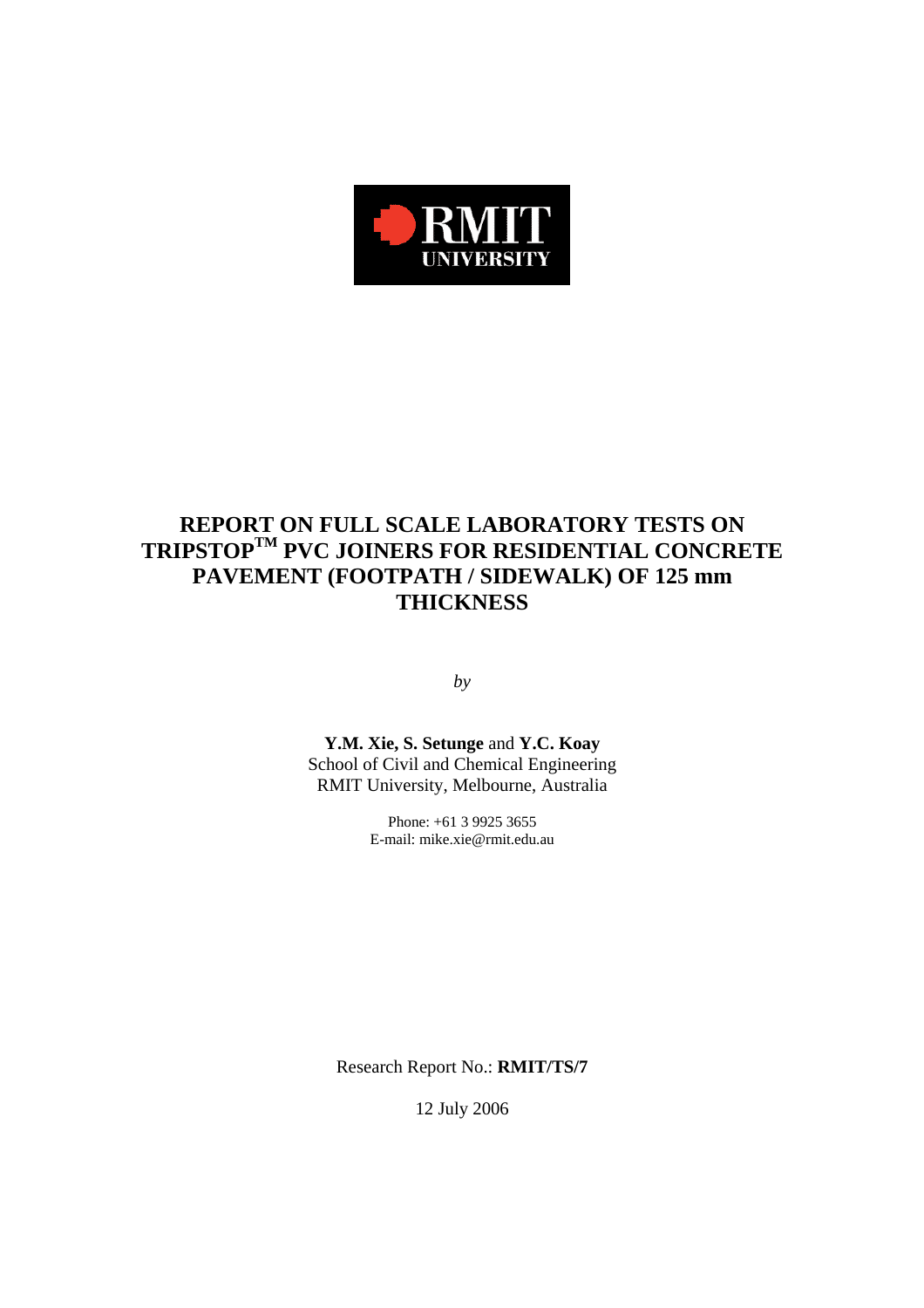# **REPORT ON FULL SCALE LABORATORY TESTS ON TRIPSTOPTM PVC JOINERS FOR RESIDENTIAL CONCRETE PAVEMENT (FOOTPATH / SIDEWALK) OF 125 mm THICKNESS**

## **1. Introduction**

This report presents the findings of laboratory tests on  $TripStop^{TM}$  PVC joiners. These tests were conducted in the Heavy Structures Laboratory of the School of Civil, Environmental and Chemical Engineering at RMIT University, Melbourne, Australia. A full-scale prototype residential concrete pavement (footpath / sidewalk) 5m long, 1.5m wide and 125mm thick was cast on a steel testing frame. The testing frame was designed in such a way that the formwork can be removed from underneath the concrete slabs and the slabs can be jacked up from virtually any point – to simulate various scenarios of tree root invasion and soil expansion/movement.

Four  $TripStop<sup>TM</sup> PVC$  joiners were installed in the prototype residential concrete pavement (footpath / sidewalk). They were 1.5m apart from each other. The two ends of the pavement were restrained by steel angles. The locations of the PVC joiners and their cross-sectional shape are shown in Figures 1 and 2.

Four tests have been conducted - with loading on the slabs ranging from 0 to 400 kg. Extensive data have been recorded from these tests. This report will focus on stepping displacement (the difference between the vertical movements of adjoining slabs) which is the main cause of tripping hazards in residential concrete pavements (footpaths / sidewalks) and therefore the most critical measurement for assessing the adequacy and performance of TripStopTM. The Australian Standard AS 3727 (1993): *Guide to Residential Pavements* [1] is used to determine the appropriate level of loading on the slabs and the maximum allowable stepping displacement between adjacent slabs.



Figure 1 The locations and the cross-sectional shape of  $TripStop^{TM}$  PVC joiners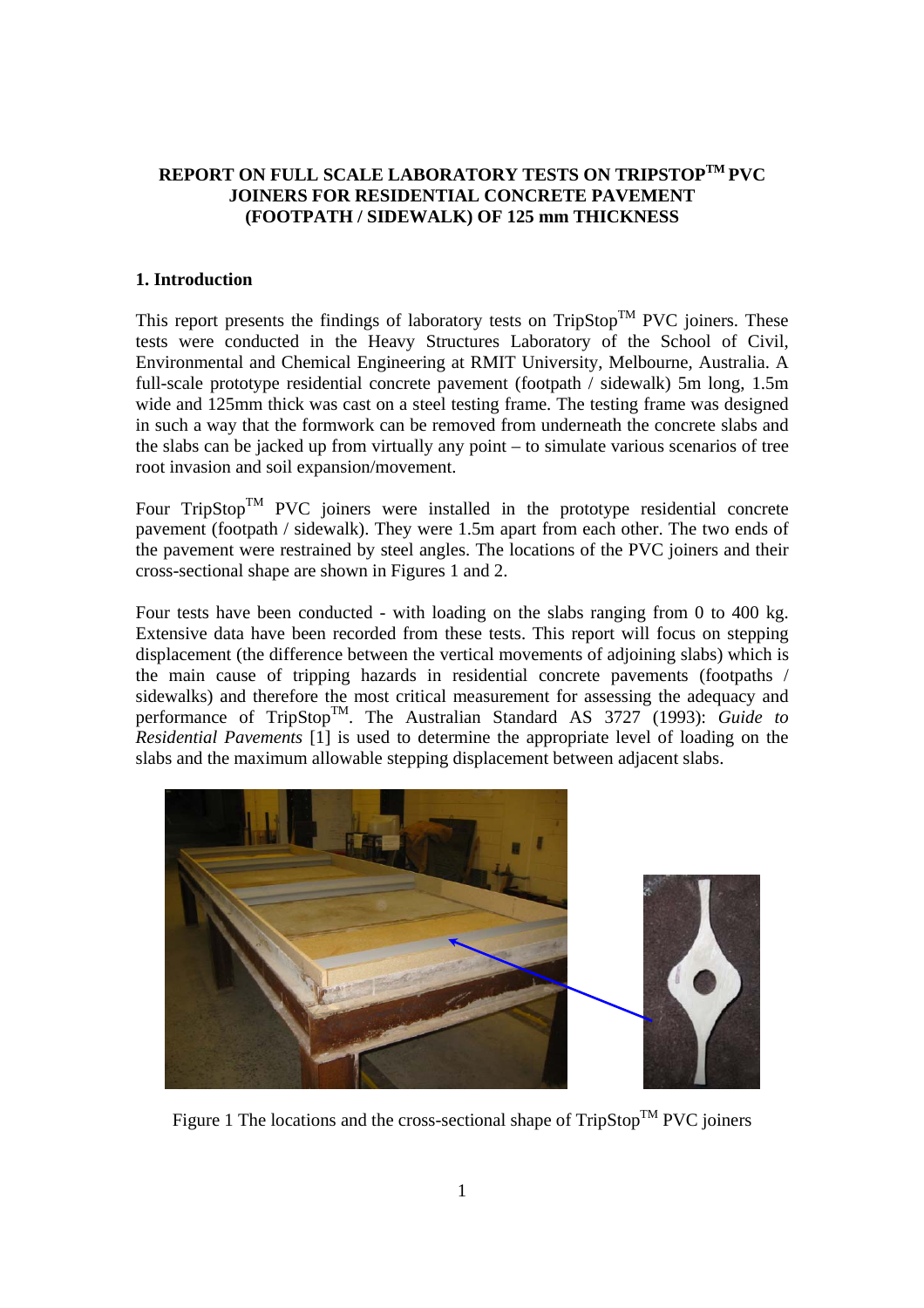### **2. Loading on Concrete Slab**

According to Australian Standard AS 3727 (1993) : *Guide to Residential Pavements* [1], the minimum breaking load for residential concrete pavement (footpath / sidewalk) of 125 mm thickness is 4 kN on one panel of the pavement which is approximately 400 kg.

The 400 kg load can be considered as the maximum allowable *design load* on the slab. The design load would be calculated by multiplying the **actual applied load** (known as *service load*) by a load factor of 1.2 for dead (or long-term) load or 1.5 for live (or shortterm) load. Therefore the **expected service load** would be 400 kg  $/ 1.2 = 333.33$  kg (long-term load) or  $400 \text{ kg}$  /  $1.5 = 266.67 \text{ kg}$  (short-term load).

#### **3. Maximum Allowable Stepping Displacement / Vertical Movement**

In various documents and guidelines, a stepping displacement of 5 - 6 mm is considered to be a threshold level for tripping hazard for a pedestrian. Voice of Safety International (VOSI) is an American private sector standards organization that specializes in public safety standards. In its *Standard for Slip & Trip Resistant Sidewalks and Swimming Pool Decks* [2], VOSI states that the "Maximum vertical mismatch of adjacent sidewalk panels, or utility access covers within walkways, is ¼ inch (6mm) maximum without edge treatment". The Australian standard AS 3727 [1] states that the relative surface level of adjacent paving elements within the expanse of the main pavement shall not be more than 5 mm. In this study, 5 mm will be considered as the maximum allowable stepping displacement.

### **4. Test Results**

The concrete was ordered from a ready-mix supplier with a nominal strength of 40MPa. Prior to pouring concrete on the testing frame, the slump for the concrete was measured as 90 mm. All tests were conducted after the standard cylinder strength of concrete of slabs exceeded 20 MPa. The 7 days mean compressive strength of the concrete was found to be 31.75 MPa. The specification in Australian Standard AS 3727 [1] for 125 mm slabs is 25 MPa.

# *4.1 Jacking up at line AB*

The plan of the testing frame is shown in Figure 2. In this test, the concrete slabs were pushed up from the bottom of Slab 2 along a long piece of solid timber (represented by line AB in Figure 2) using a hydraulic jack. The 1.4 m long solid timber was placed between a solid timber cube (120 mm x 120 mm x 120 mm) and the bottom surface of Slab 1 as shown in Figure 3. No additional load was applied to any of the slabs during the first test. Later, a uniformly distributed dead load of 400 kg was added to Slab 1 in the test.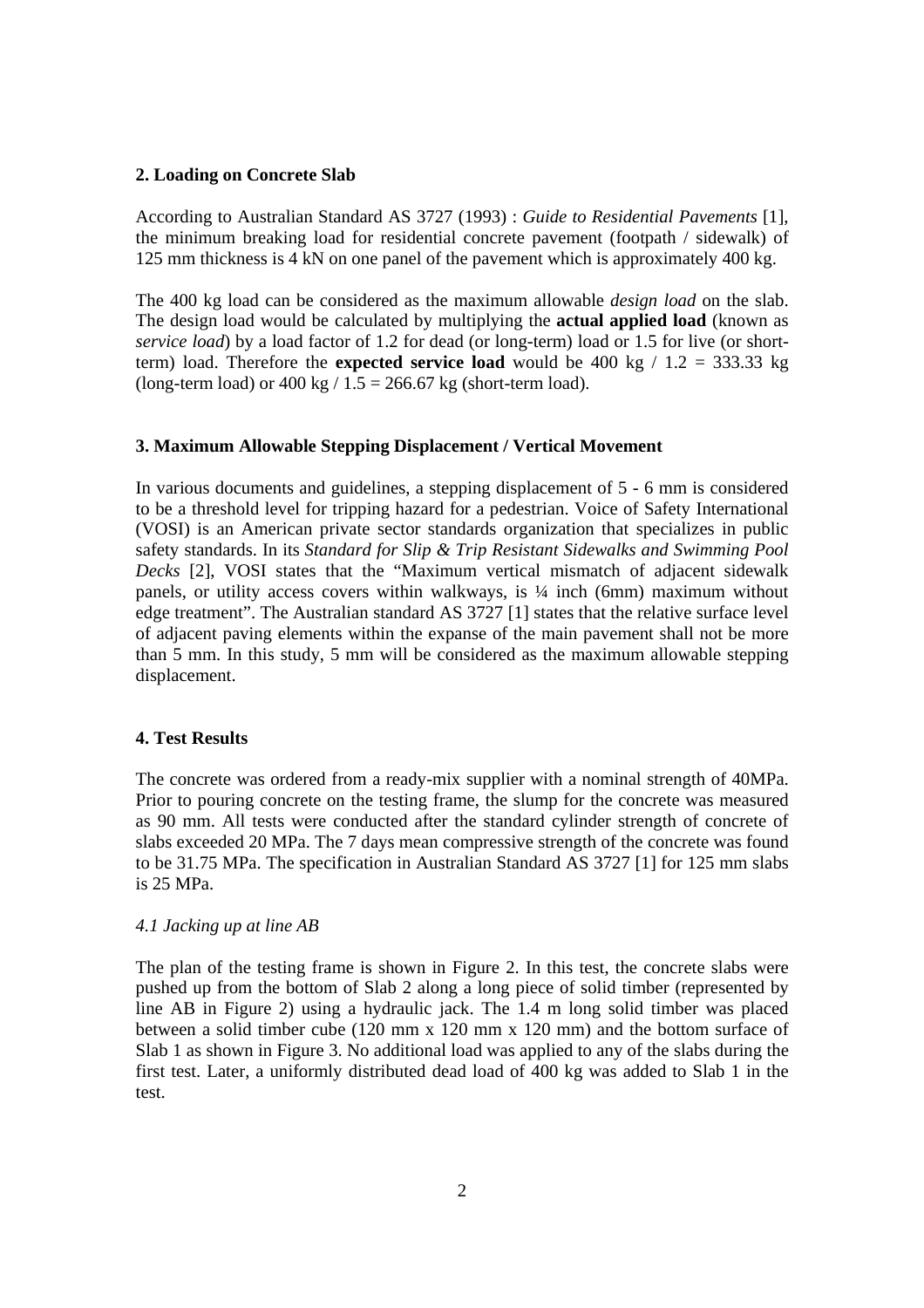

Figure 2. Plan of testing frame - Jacking up at line AB



Figure 3 : Slabs being pushed up by a hydraulic jack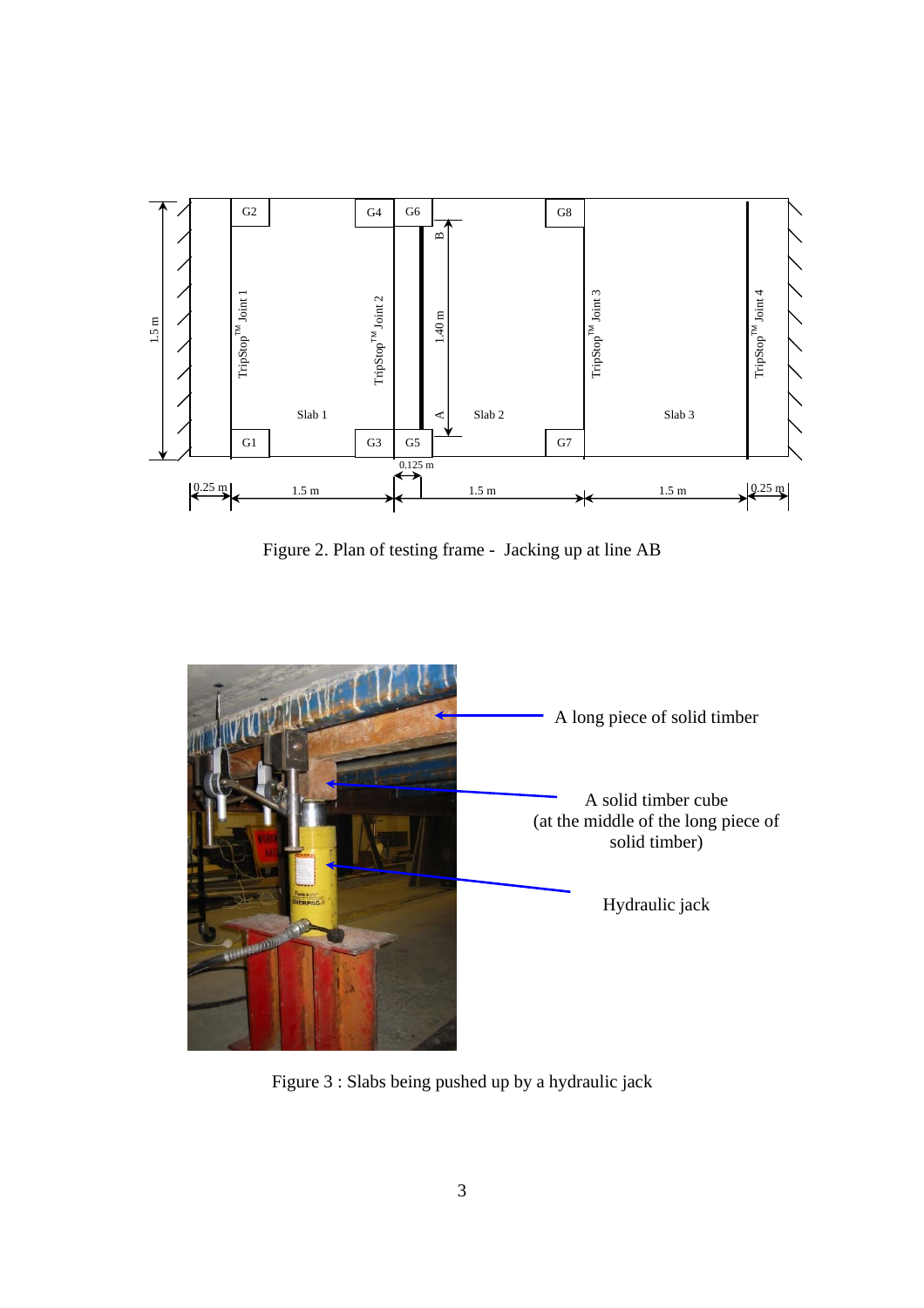To measure the displacements, linear variable differential transformers (LVDTs) were mounted at critical points. As the slabs were pushed up, the displacements at the locations G3 to G6 were recorded by LVDTs. It is noted that in this test, the displacements at the locations G1, G2, G7 and G8 were negligible. The stepping displacement was obtained by subtracting displacement reading of G5 from that of G3 and similarly by subtracting displacement reading of G6 from that of G4. The results are shown in Table 1 and Figure 4.

|                    |      | Stepping displacement $G3 - G5$ |      |                    | Stepping displacement $G4 - G6$ |      |                         |      |  |  |
|--------------------|------|---------------------------------|------|--------------------|---------------------------------|------|-------------------------|------|--|--|
| Lift<br>Load       |      |                                 |      | $10mm$ 30mm $50mm$ |                                 |      | $10mm$ 30mm $\sim$ 50mm |      |  |  |
| No additional load | 0.00 | 1.37                            | 2.04 | 2.32               | 0.00                            | 1.10 |                         | 2.19 |  |  |
| $400 \text{ kg}$   | 0.00 | 175                             | 2.50 | 2.95               | 0.00                            |      | 2.43                    | 2.91 |  |  |

Table 1. Stepping displacement (in mm) when jacking up at line AB



Figure 4. Stepping displacement when jacking up at line AB

From Figure 4, it is seen the stepping displacement increased when additional dead load was added to the slab. The maximum stepping displacement recorded without additional load on slab was 2.32 mm, which happened when the corresponding stepping displacement on the other side of the slab was 2.19 mm. The self-weight of each slab was about 675 kg. The maximum stepping displacement recorded in the test was 2.95 mm when 400 kg of dead load was put on Slab 1, as shown in Figure 5.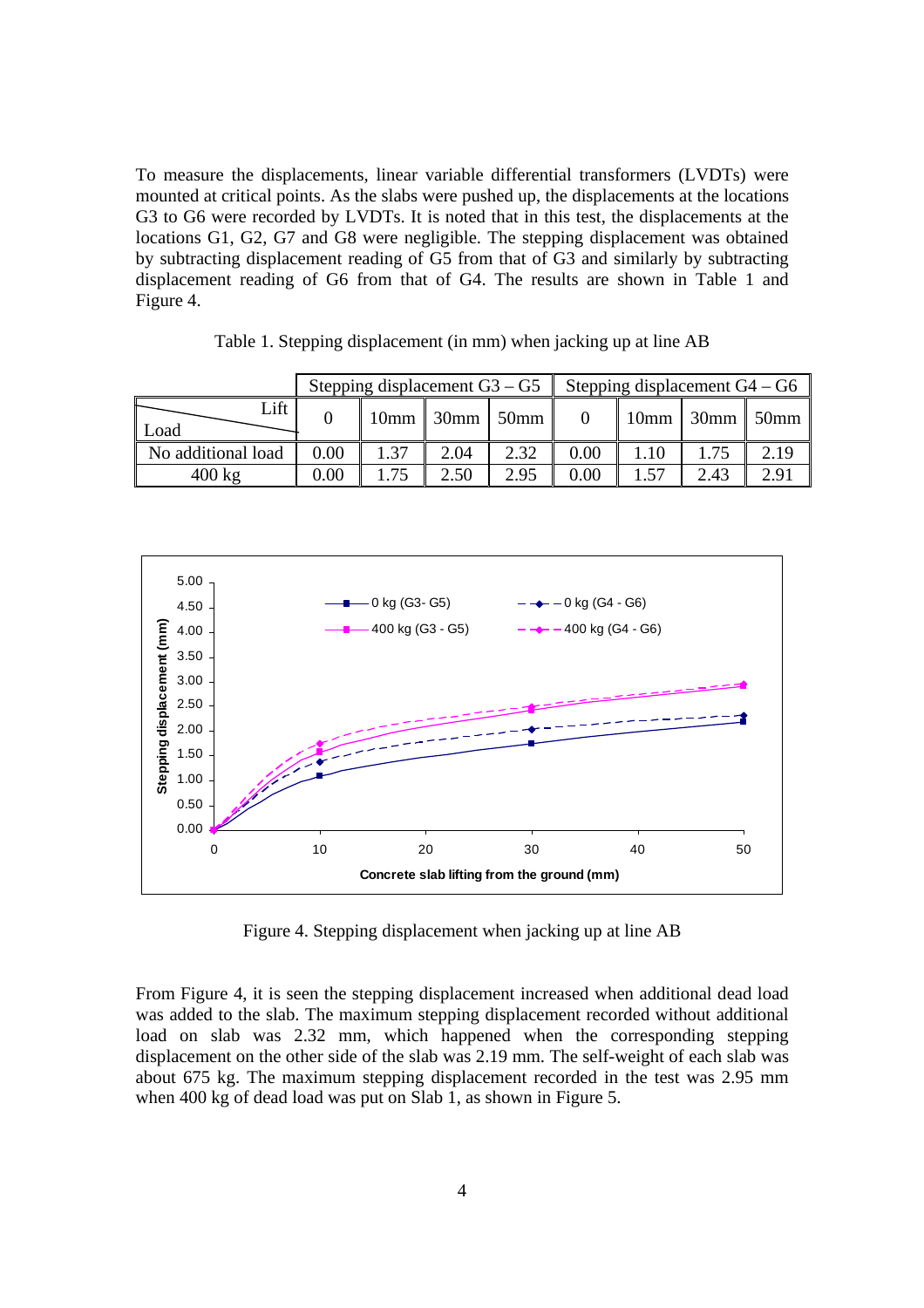

Figure 5. 400 kg dead load added on the Slab 1

# *4.2 Jacking up at point D*

With the previous tests, the slabs were moved up almost uniformly across the width, resulting in a uniform distribution of force on the TripStop<sup>TM</sup> PVC joiner. A more challenging case would be the one where Slab 2 is pushed up at a corner as shown in Figure 6.



Figure 6. Slab 2 being pushed up at a corner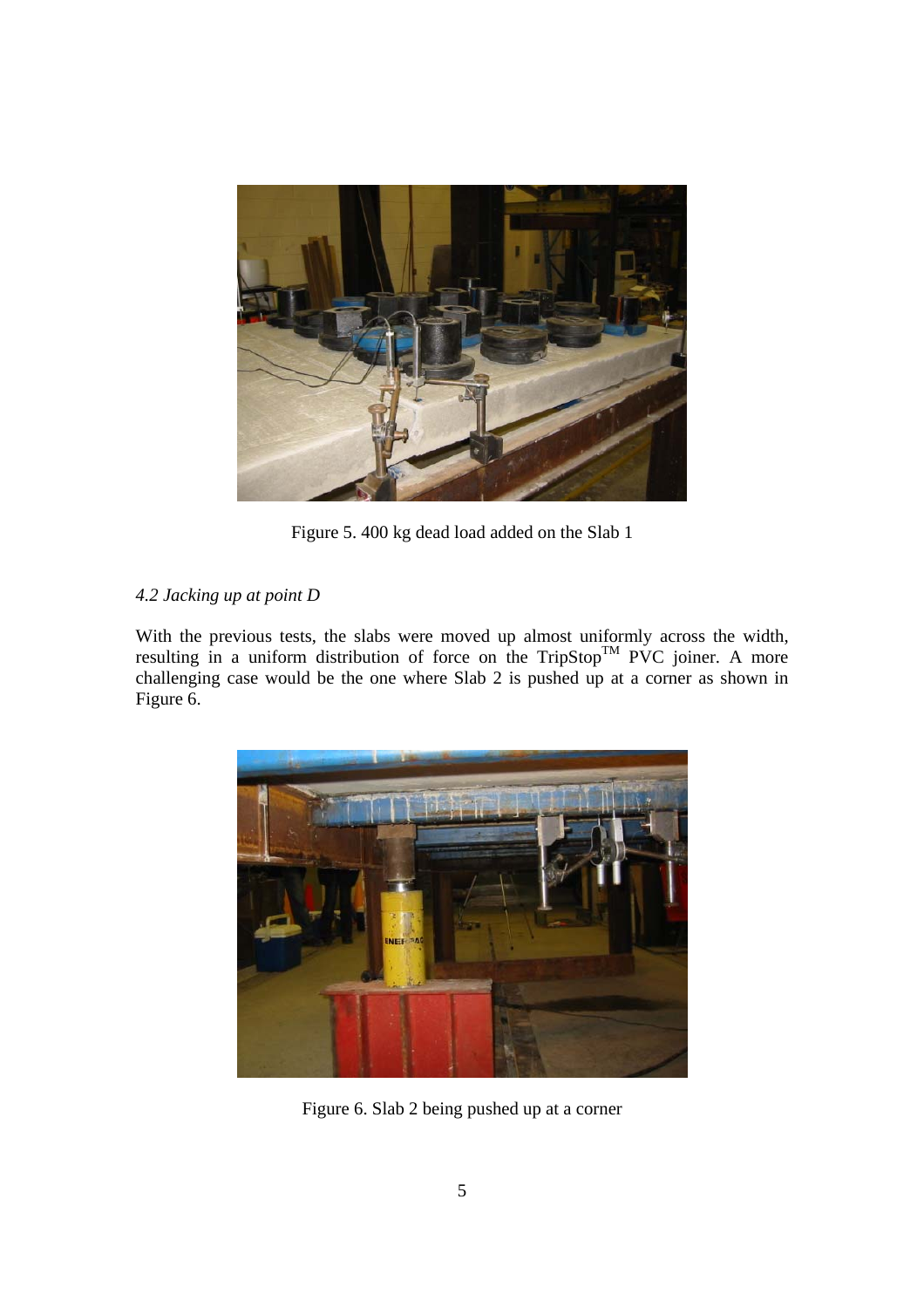In this test, Slab 2 was jacked up at point D as shown in Figure 7. No additional load was applied to any of the slabs during the first test. In the second test, Slab 2 was pushed up at point D and a 400kg concentrated load was applied to point C in Slab 1. The results are shown in Table 2 and Figure 8.



Figure 7. Plan of testing frame – Jacking up at point D.

Table 2. Stepping displacement (in mm) when jacking up at point D

|                                   |      | Stepping displacement $G3 - G5$ |                              |         | Stepping displacement $G4 - G6$ |      |             |                  |  |  |
|-----------------------------------|------|---------------------------------|------------------------------|---------|---------------------------------|------|-------------|------------------|--|--|
| Lift<br>Dead Load                 |      | 10mm                            | $\parallel$ 30mm $\parallel$ | $50$ mm |                                 |      | $10mm$ 30mm | 50 <sub>mm</sub> |  |  |
| No additional load<br>on the slab | 0.00 | 2.15                            | 2.87                         | 3.64    | 0.00                            | 1.34 | 1.66        | 1.71             |  |  |
| 400 kg point load<br>at Point C   | 0.00 | 2.77                            | 3.87                         | 4.36    | 0.00                            | 0.66 | 0.75        | 0.88             |  |  |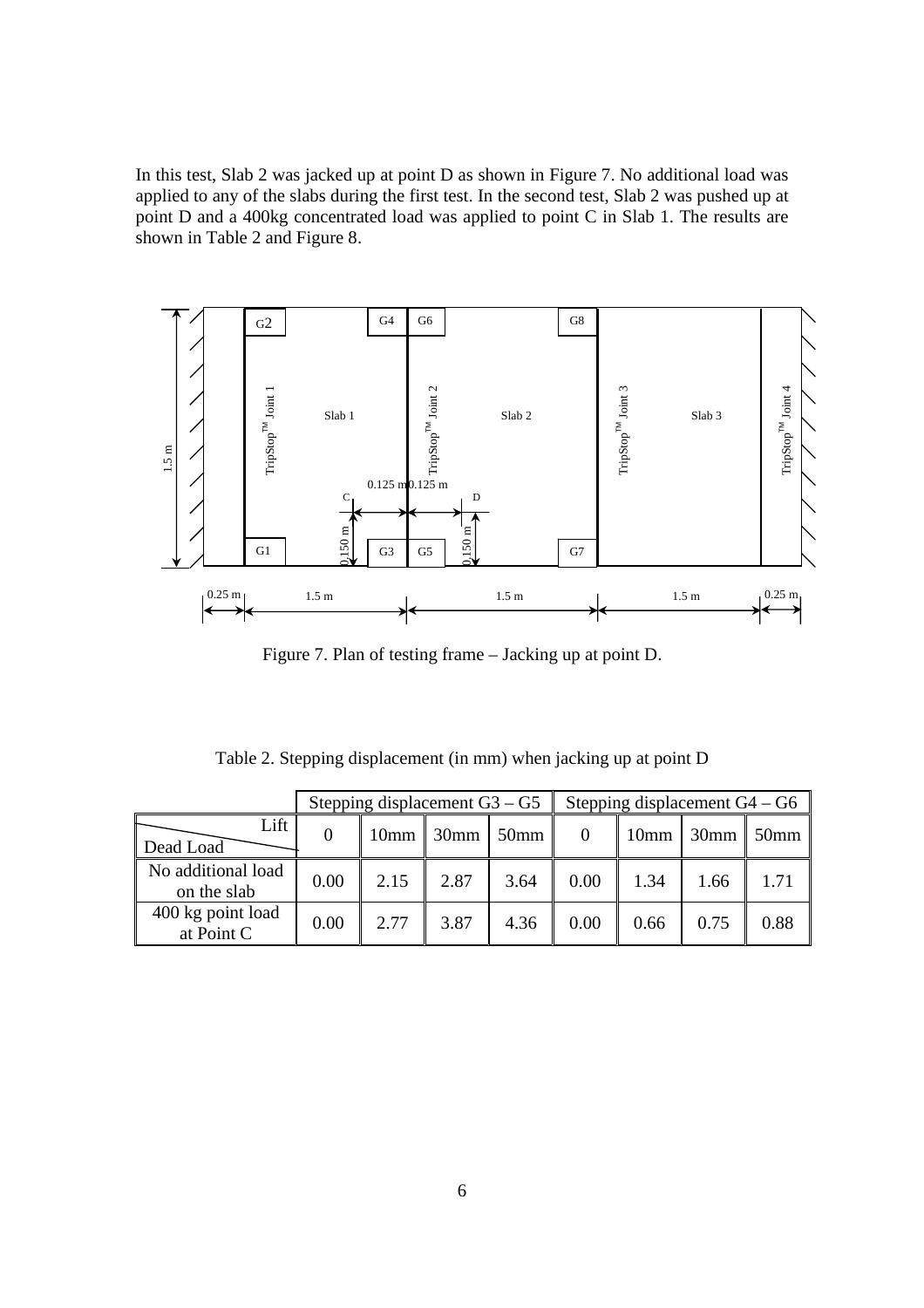

Figure 8. Stepping displacement when jacking up at point D.

It is seen that the stepping displacement with no additional load near G3 (where the jacking force was applied) was 3.64 mm. On the other side of the slab, the stepping displacement was 1.71 mm. This indicates that the slabs were slightly tilted due to Slab 2 being pushed up at a corner.

The last test on Joint 2 was the most challenging one where a 400 kg concentrated load was applied. Figure 9 shows such a set-up. The hydraulic jack pushed up Slab 2 at point D and the 400 kg concentrated load was applied to point C in Slab 1 (refer to Figure 7). To assess the performance of  $TripStop^{TM}$ , the 'worst scenario' load case was where one slab was pushed up at a corner while a concentrated load was applied next to it on the adjoining slab. The maximum stepping displacement at G3 was 4.36 mm, while on the other side of the slab the stepping displacement was 0.88 mm.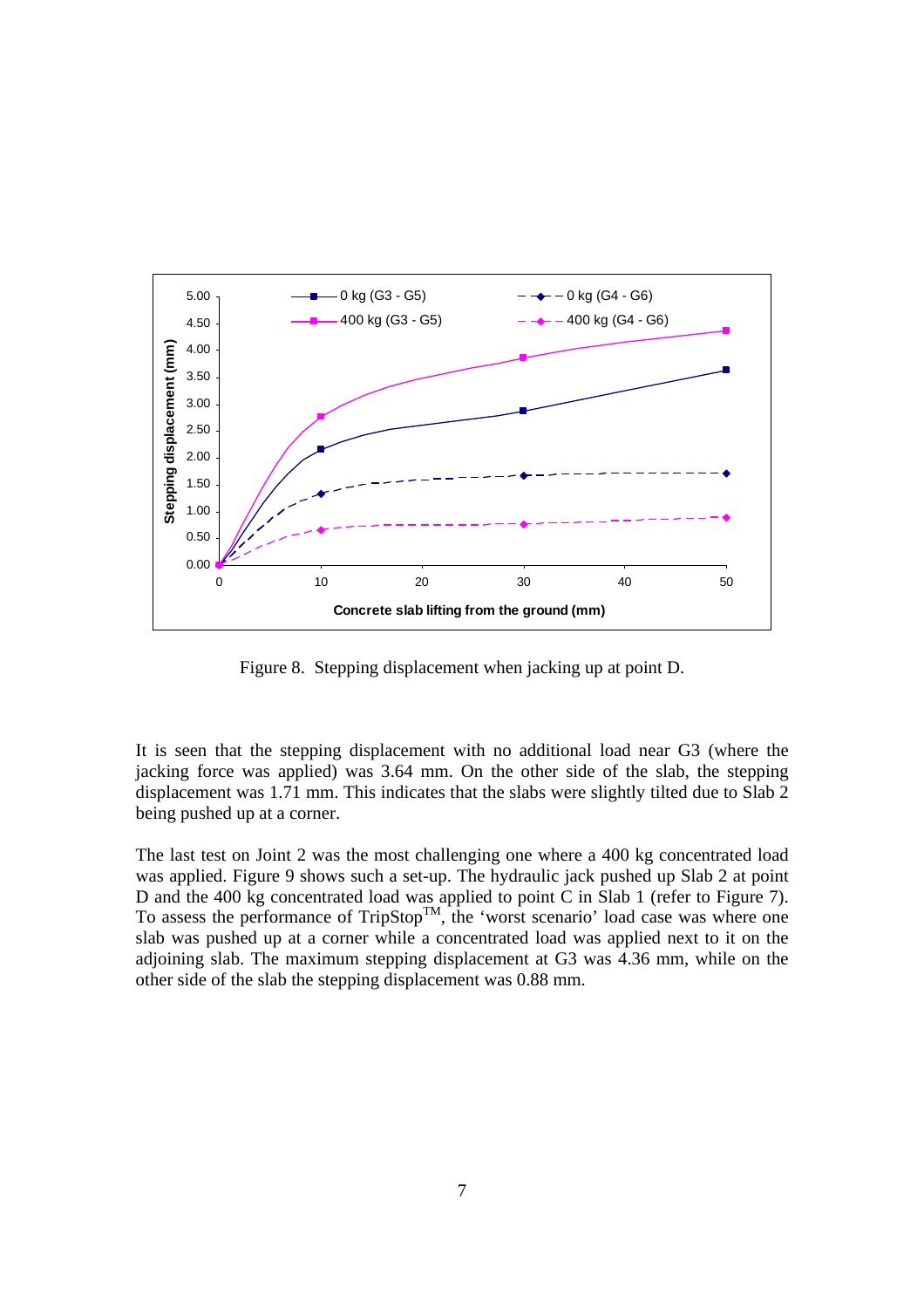

Figure 9. Slab 2 being jacked up at a corner with 400 kg concentrated load applied to adjoining slab

# *4.3 Repeat test – Jacking up at line EF*

This test was the same as jacking up at line AB except that the test was carried out on Joint 3. It was to confirm the results of tests on Joint 2. The plan of the concrete testing frame is shown in Figure 10. The results are shown in Table 3 and Figure 11. The stepping displacement varied from 1.61 mm to 3.07 mm when the additional load on Slab 3 increased from zero to 400 kg. The magnitude of the stepping displacement was similar to the result of the same test on Joint 2.



Figure 10. Plan of testing frame for the repeat test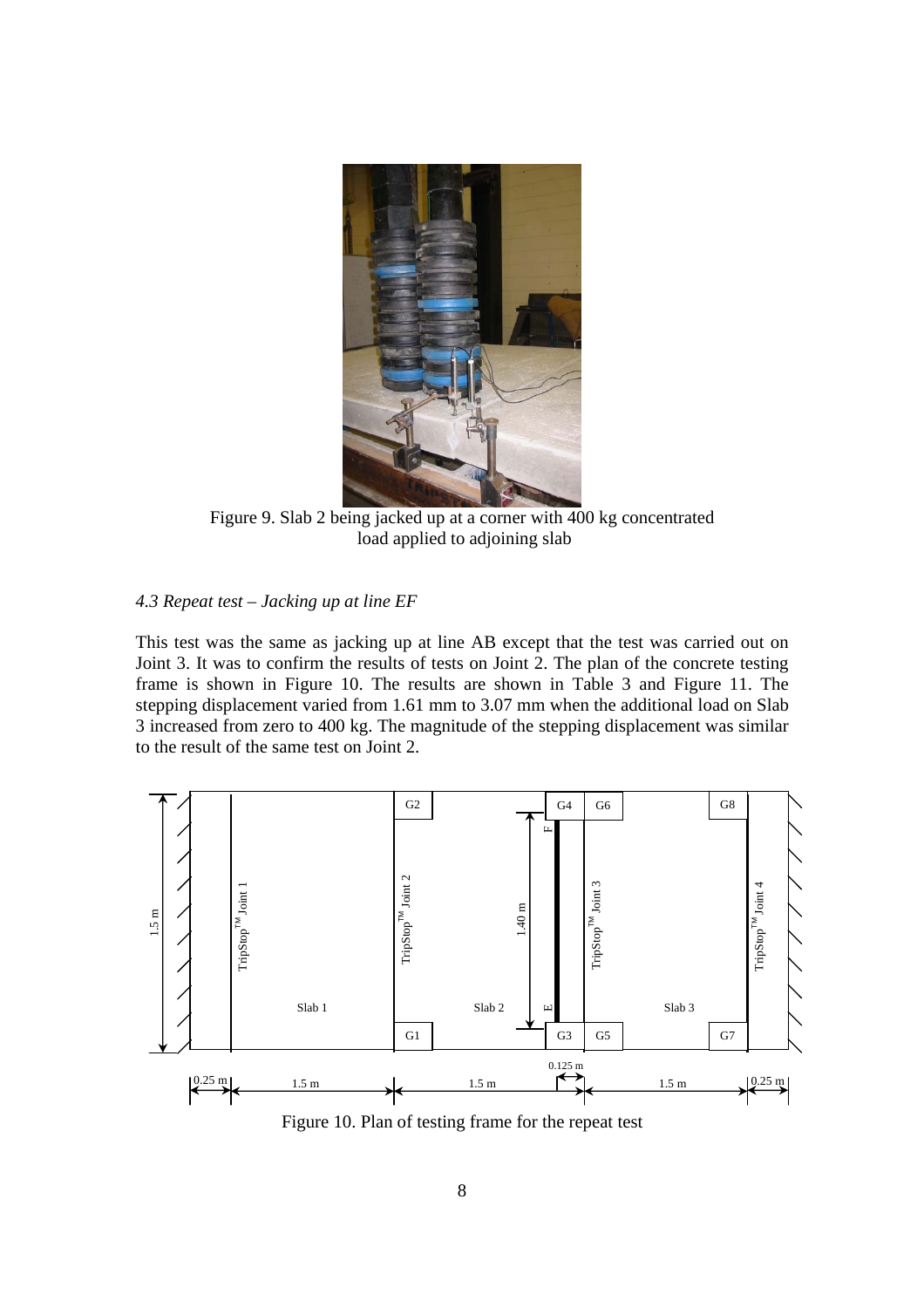|                    |      | Stepping displacement $G3 - G5$ |                                  |      | Stepping displacement $G4 - G6$ |      |                         |      |  |  |  |
|--------------------|------|---------------------------------|----------------------------------|------|---------------------------------|------|-------------------------|------|--|--|--|
| Lift<br>Load       |      |                                 | $10 \text{mm}$ 30mm $\vert$ 50mm |      |                                 |      | $10mm$ 30mm $\sim$ 50mm |      |  |  |  |
| No additional load | 0.00 | 1.65                            | 2.16                             | 2.69 | 0.00                            | 1.61 | 2.38                    | 2.78 |  |  |  |
| $400 \text{ kg}$   | 0.00 | 1.68                            | 2.81                             | 3.07 | 0.00                            | .66  | 2.67                    | 2.99 |  |  |  |

Table 3. Stepping displacement (in mm) when jacking up at line EF



Figure 11. Stepping displacement when jacking up at line EF

# *4.4 Repeat test – Jacking up at point G*

In this test, Slab 2 was jacked up at point G shown in Figure 12. No additional load was applied to any of the slabs at the first test. In the second test a concentrated load of 400kg was applied to point H. The results are shown in Table 4 and Figure 13.

When there was no additional dead load on the slabs, the maximum stepping displacement was 3.27 mm which is similar to the result of test on Joint 2 (3.64 mm). When a 400 kg concentrated load was applied to point H, the maximum stepping displacement was 4.37 mm which is also similar to the result of test on Joint 2 (4.36 mm).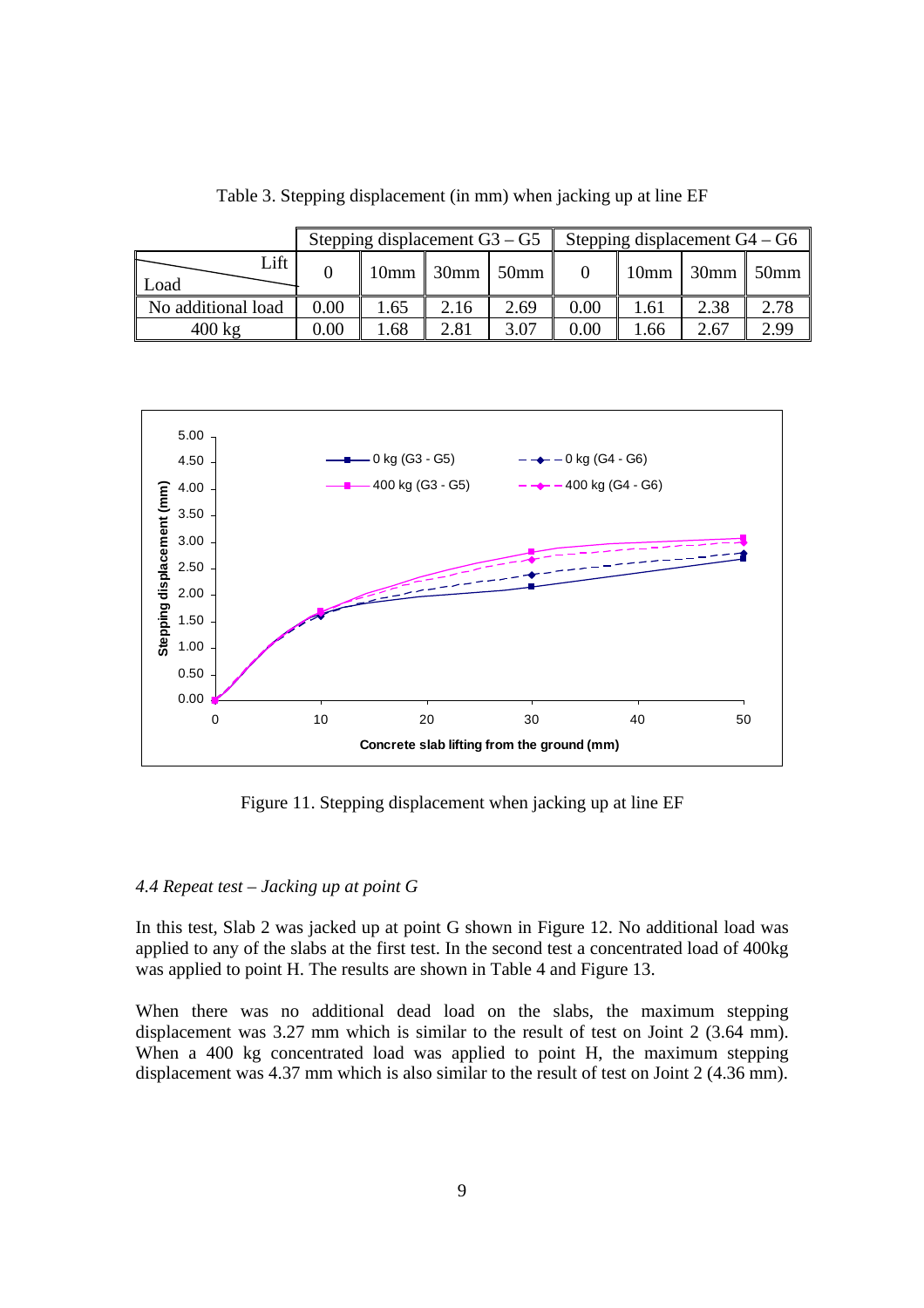

Figure 12. Plan of testing frame – jacking up at point G

Table 4. Stepping displacement (in mm) when jacking up at point G

|                                   |      | Stepping displacement $G3 - G5$ |             |         | Stepping displacement $G4 - G6$ |      |             |                  |  |  |
|-----------------------------------|------|---------------------------------|-------------|---------|---------------------------------|------|-------------|------------------|--|--|
| Lift<br>Dead Load                 |      |                                 | $10mm$ 30mm | $50$ mm |                                 |      | $10mm$ 30mm | 50 <sub>mm</sub> |  |  |
| No additional load<br>on the slab | 0.00 | 0.62                            | 1.03        | 1.24    | 0.00                            | 1.14 | 2.33        | 3.27             |  |  |
| 400 kg point load<br>at Point D   | 0.00 | 0.49                            | 0.85        | 1.16    | 0.00                            | 2.42 | 3.66        | 4.37             |  |  |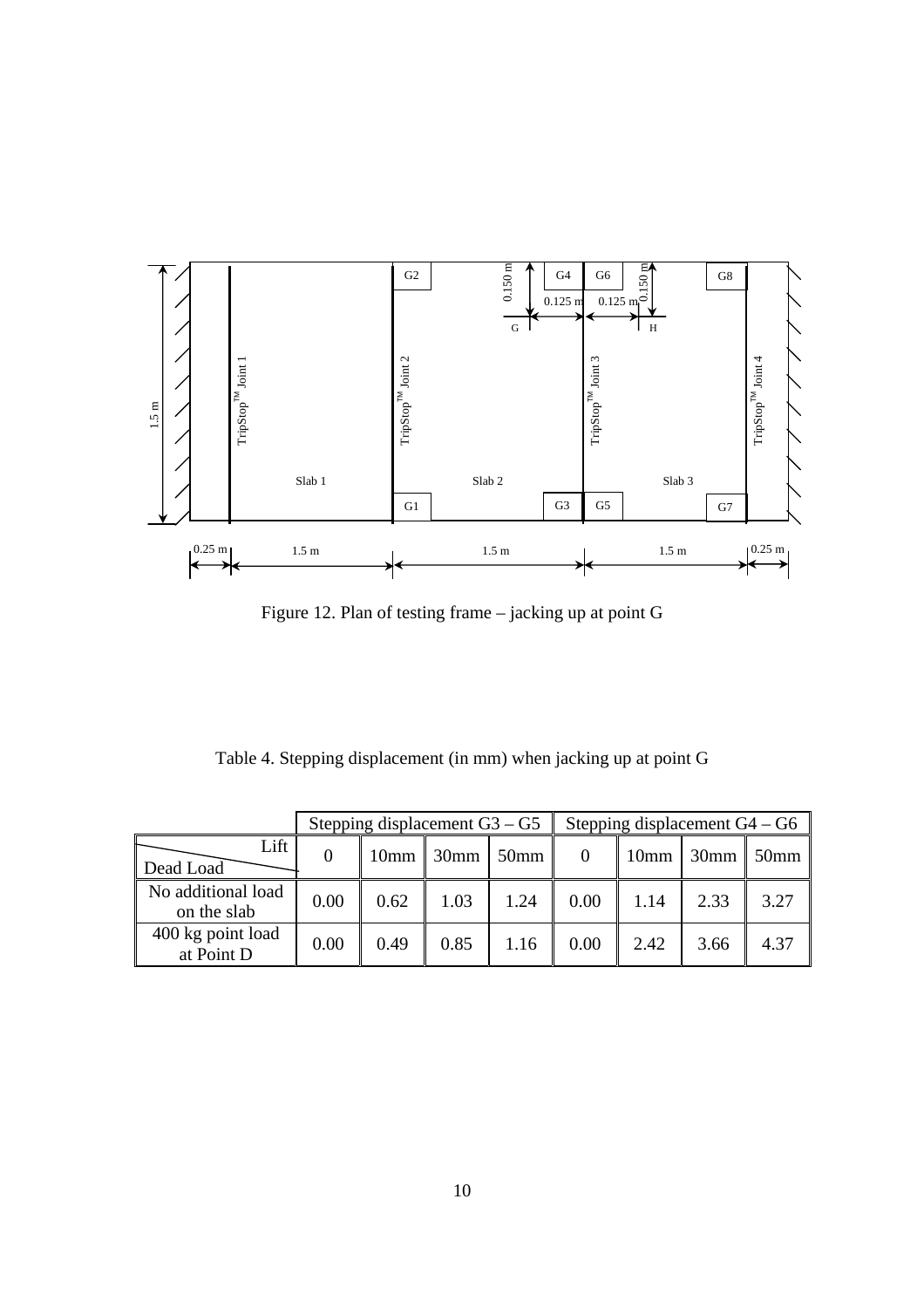

Figure 13. Stepping displacement when jacking up at point G.

# *4.5 Creep displacement test*

To examine the effect of sustained loading over a period of time, a creep displacement test was carried out after freeze / thaw tests [3]. The plan of the concrete testing frame is shown in Figure 14. In this test, Slab 2 was jacked up at line I J and a distributed load of 400 kg was added on top of Slab 3. Two additional dial gauges BG9 and BG10 were placed to the bottom of Slabs 2 and 3 respectively (refer to Figure 14).

The creep displacement results were recorded over a period of 5 weeks from 7 June 2006 to 12 July 2006 and the details are given in Appendix 1. Figure 15 shows the additional stepping displacement due to creep. The maximum creep displacement measured over the period of 5 weeks was 0.12 mm, which is negligible.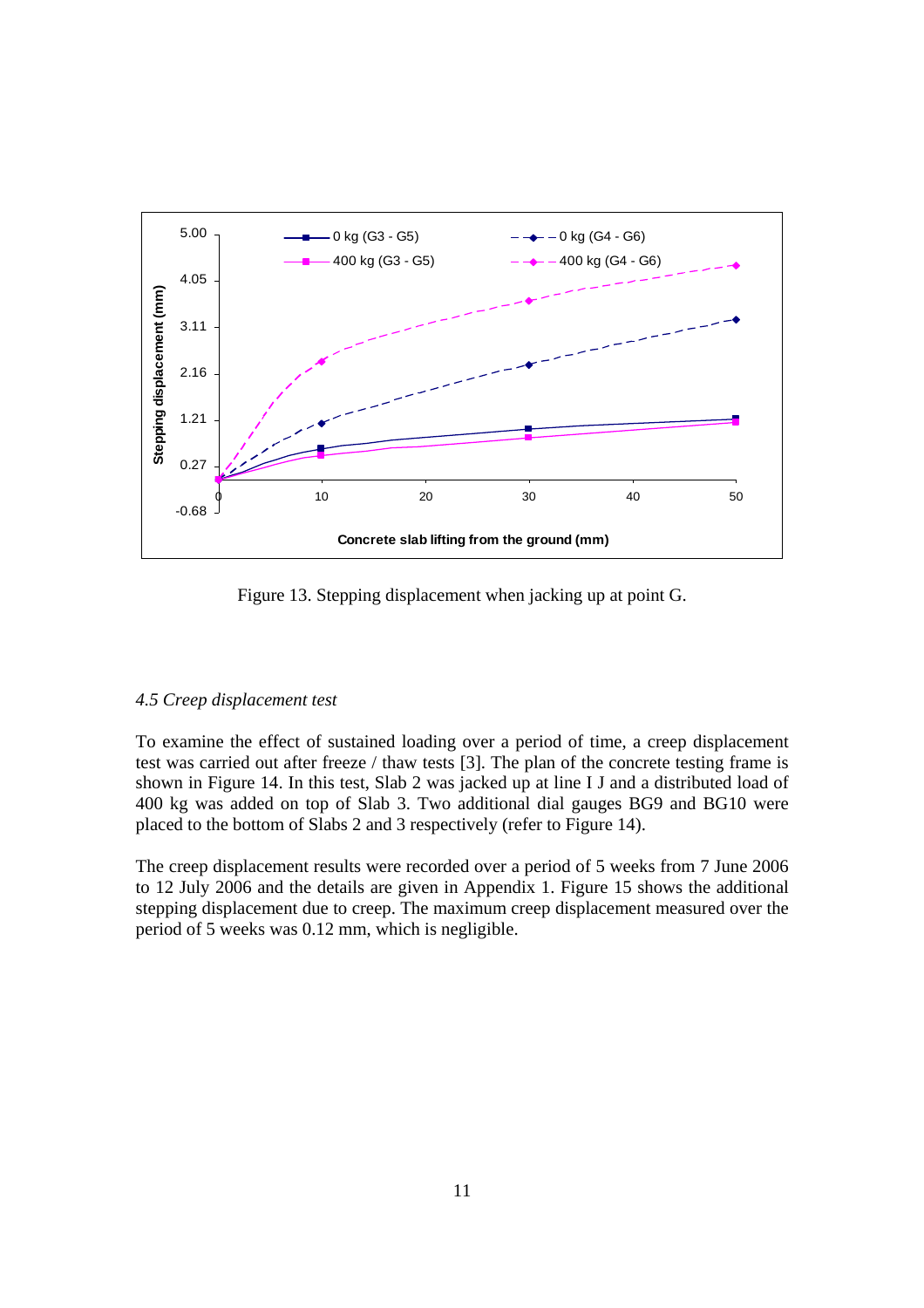

Figure 14. Plan of testing frame for the creep displacement test



Figure 15. Stepping displacement due to creep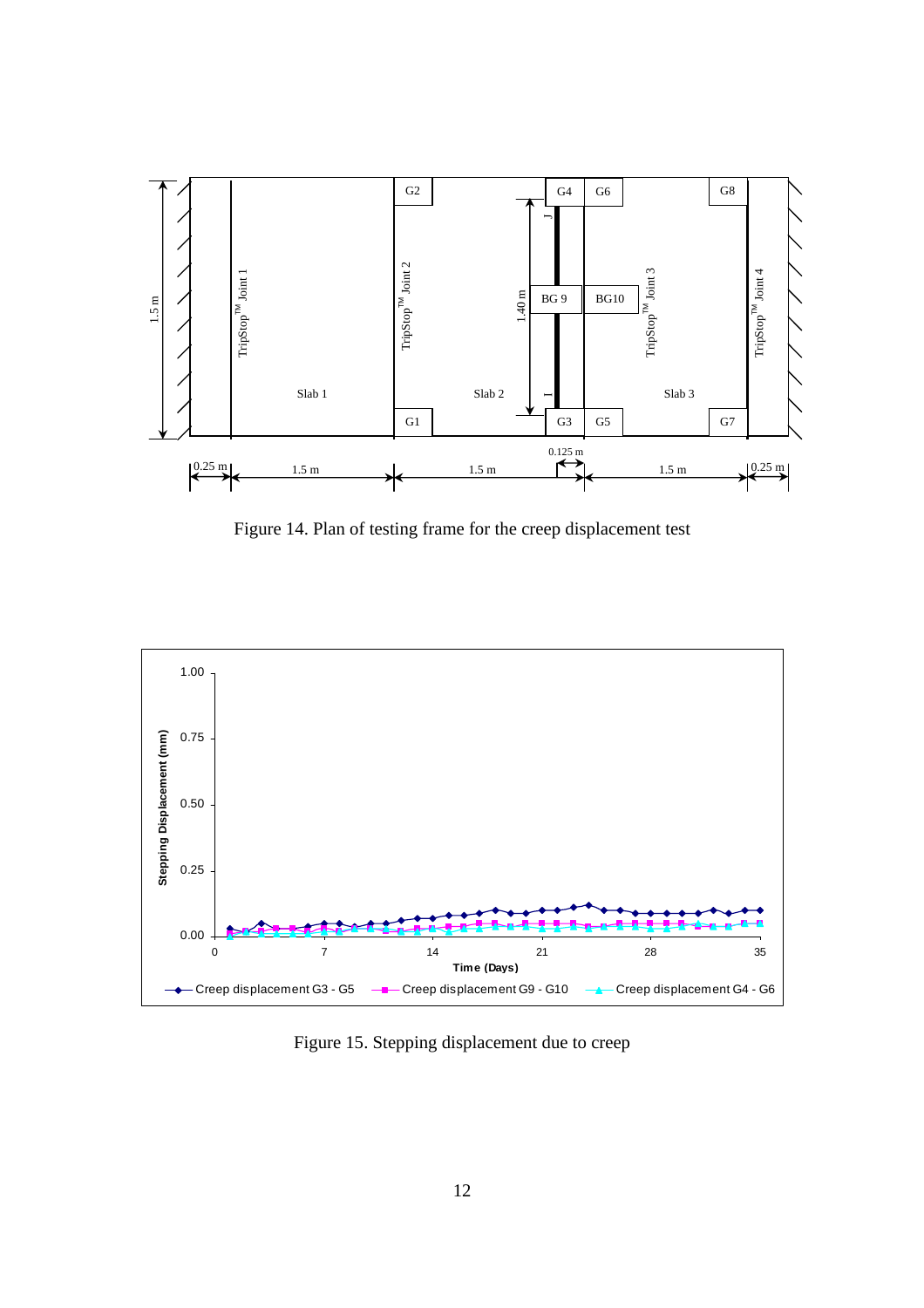# **5. Conclusions**

A comprehensive series of tests was conducted on the TripStop® PVC joiners under various loading conditions according to AS3727. The worst scenario load case of one slab being jacked up at a corner while a concentrated load being applied next to it on the adjoining slab produced a stepping displacement of 4.37 mm.

The maximum creep displacement measured over the period of 5 weeks was 0.12 mm, which is negligible.

The test results clearly demonstrate that the current TripStop<sup>®</sup> PVC joiners satisfy the performance criterion of 5 mm maximum allowable stepping displacement as specified in AS 3727.

# **6. References**

- [1] Standards Australia, *Australian Standard AS3727: Guide to Residential Pavements*, 1993.
- [2] Voice of Safety International (VOSI), *Standard for Slid & Trip Resistant Sidewalks and Swimming Pool Decks*, 2002 – see website http://www.voicesofsafety.com/t1-sf-v41-23e.htm [accessed on 15/06/06]
- [3] Y.M. Xie, S. Sujeeva and Y.C. Koay, Report on Freeze / Thaw Tests on TripStop<sup>TM</sup> PVC Joiners for Residential Pavement (Footpath / Sidewalk) of 125 mm Thickness, *Research Report No RMIT/TS/8,* RMIT University

# **7. Certification**

The tests have been conducted in the Heavy Structures Laboratory of RMIT University by the following qualified Civil Engineers:

**Professor Mike Xie** *BEng, PhD, Fellow of Institution of Engineers Australia.*

**Associate Professor Sujeeva Setunge** *BEng, PhD, Senior Member of Institution of Engineers Australia.*

**Mr Yew-Chin Koay** *BEng, MEngSc.*

*Signed on behalf of the above RMIT University team:* 

mars

Professor Mike Xie Discipline Head, Civil and Environmental Engineering RMIT University Date : 2 August 2006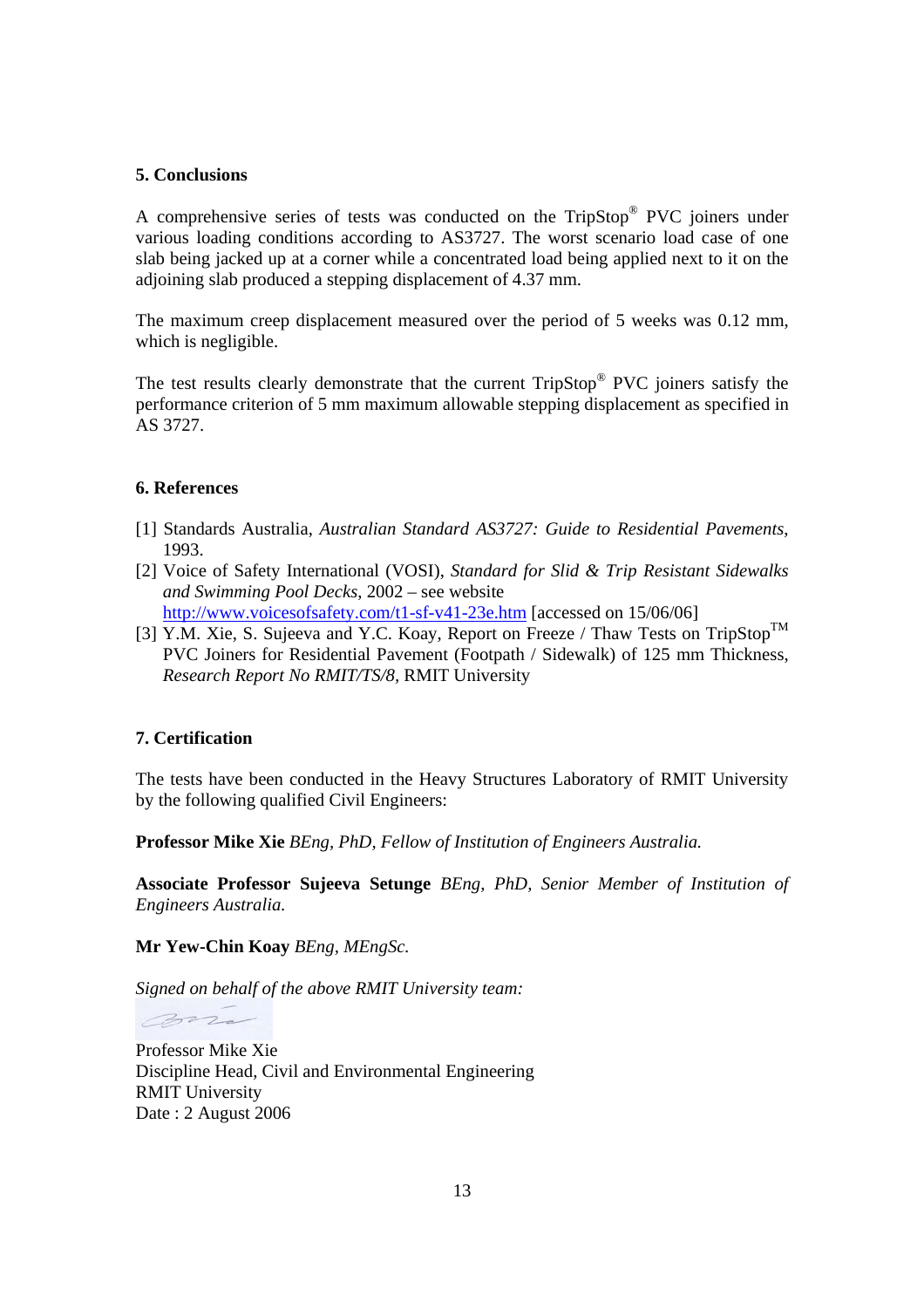|          |                         | Stepping Displacement (mm) - G3 to G6 based on LVDTs and G1, G2, G7, G8, BG9 and BG10 based on Gauges |                |                |      |                |                |      |      |      |             |       |             |       |
|----------|-------------------------|-------------------------------------------------------------------------------------------------------|----------------|----------------|------|----------------|----------------|------|------|------|-------------|-------|-------------|-------|
|          |                         |                                                                                                       |                |                |      |                |                |      |      |      |             |       | <b>BG9-</b> |       |
| Date     | Day (s)                 | G <sub>1</sub>                                                                                        | G <sub>2</sub> | G <sub>3</sub> | G4   | G <sub>5</sub> | G <sub>6</sub> | G7   | G8   | BG9  | <b>BG10</b> | G3-G5 | <b>BG10</b> | G4-G6 |
| 07/06/06 | 0                       | 0.00                                                                                                  | 0.00           | 0.00           | 0.00 | 0.00           | 0.00           | 0.00 | 0.00 | 0.00 | 0.00        | 0.00  | 0.00        | 0.00  |
| 08/06/06 |                         | 0.15                                                                                                  | 0.04           | 0.42           | 0.39 | 0.34           | 0.34           | 0.11 | 0.10 | 0.31 | 0.30        | 0.03  | 0.01        | 0.00  |
| 09/06/06 | $\overline{c}$          | 0.20                                                                                                  | 0.05           | 0.47           | 0.45 | 0.35           | 0.33           | 0.11 | 0.11 | 0.34 | 0.32        | 0.02  | 0.02        | 0.02  |
| 10/06/06 | 3                       | 0.21                                                                                                  | 0.08           | 0.60           | 0.55 | 0.47           | 0.46           | 0.13 | 0.13 | 0.40 | 0.38        | 0.05  | 0.02        | 0.01  |
| 11/06/06 | $\overline{\mathbf{4}}$ | 0.23                                                                                                  | 0.11           | 0.57           | 0.54 | 0.35           | 0.34           | 0.15 | 0.14 | 0.45 | 0.42        | 0.03  | 0.03        | 0.01  |
| 12/06/06 | 5                       | 0.25                                                                                                  | 0.13           | 0.59           | 0.56 | 0.41           | 0.40           | 0.17 | 0.14 | 0.50 | 0.47        | 0.03  | 0.03        | 0.01  |
| 13/06/06 | 6                       | 0.27                                                                                                  | 0.15           | 0.60           | 0.56 | 0.47           | 0.46           | 0.19 | 0.15 | 0.53 | 0.51        | 0.04  | 0.02        | 0.01  |
| 14/06/06 | $7(1^{st}$ Wk)          | 0.28                                                                                                  | 0.15           | 0.60           | 0.55 | 0.46           | 0.44           | 0.18 | 0.15 | 0.49 | 0.46        | 0.05  | 0.03        | 0.02  |
| 15/06/06 | 8                       | 0.30                                                                                                  | 0.16           | 0.60           | 0.55 | 0.38           | 0.36           | 0.17 | 0.14 | 0.44 | 0.42        | 0.05  | 0.02        | 0.02  |
| 16/06/06 | 9                       | 0.30                                                                                                  | 0.16           | 0.60           | 0.56 | 0.35           | 0.32           | 0.17 | 0.14 | 0.41 | 0.38        | 0.04  | 0.03        | 0.03  |
| 17/06/06 | 10                      | 0.29                                                                                                  | 0.12           | 0.60           | 0.55 | 0.39           | 0.36           | 0.20 | 0.18 | 0.49 | 0.46        | 0.05  | 0.03        | 0.03  |
| 18/06/06 | 11                      | 0.29                                                                                                  | 0.09           | 0.60           | 0.55 | 0.34           | 0.31           | 0.22 | 0.20 | 0.52 | 0.50        | 0.05  | 0.02        | 0.03  |
| 19/06/06 | 12                      | 0.28                                                                                                  | 0.07           | 0.79           | 0.73 | 0.56           | 0.54           | 0.25 | 0.22 | 0.64 | 0.62        | 0.06  | 0.02        | 0.02  |
| 20/06/06 | 13                      | 0.32                                                                                                  | 0.05           | 0.86           | 0.79 | 0.62           | 0.60           | 0.27 | 0.25 | 0.74 | 0.71        | 0.07  | 0.03        | 0.02  |
|          | 14                      |                                                                                                       |                |                |      |                |                |      |      |      |             |       |             |       |
| 21/06/06 | $(2^{nd}$ Wk $)$        | 0.35                                                                                                  | 0.04           | 0.99           | 0.92 | 0.78           | 0.75           | 0.28 | 0.27 | 0.84 | 0.81        | 0.07  | 0.03        | 0.03  |
| 22/06/06 | 15                      | 0.35                                                                                                  | 0.08           | 1.09           | 1.01 | 0.85           | 0.83           | 0.29 | 0.28 | 0.94 | 0.90        | 0.08  | 0.04        | 0.02  |
| 23/06/06 | 16                      | 0.35                                                                                                  | 0.09           | 1.23           | 1.15 | 0.97           | 0.94           | 0.32 | 0.31 | 1.07 | 1.03        | 0.08  | 0.04        | 0.03  |
| 24/06/06 | 17                      | 0.37                                                                                                  | 0.10           | 1.25           | 1.16 | 1.18           | 1.15           | 0.38 | 0.34 | 1.05 | 1.00        | 0.09  | 0.05        | 0.03  |
| 25/06/06 | 18                      | 0.38                                                                                                  | 0.10           | 1.25           | 1.15 | 1.20           | 1.16           | 0.45 | 0.36 | 1.05 | 1.00        | 0.10  | 0.05        | 0.04  |
| 26/06/06 | 19                      | 0.40                                                                                                  | 0.10           | 1.28           | 1.19 | 1.17           | 1.13           | 0.49 | 0.39 | 1.12 | 1.08        | 0.09  | 0.04        | 0.04  |
| 27/06/06 | 20                      | 0.40                                                                                                  | 0.10           | 1.25           | 1.16 | 1.17           | 1.13           | 0.55 | 0.41 | 1.15 | 1.10        | 0.09  | 0.05        | 0.04  |
| 28/06/06 | 21 $(3^{\text{rd}}$ Wk) | 0.42                                                                                                  | 0.10           | 1.25           | 1.15 | 1.17           | 1.14           | 0.57 | 0.41 | 1.10 | 1.05        | 0.10  | 0.05        | 0.03  |
| 29/06/06 | 22                      | 0.46                                                                                                  | 0.10           | 1.27           | 1.17 | 1.17           | 1.14           | 0.59 | 0.41 | 1.08 | 1.03        | 0.10  | 0.05        | 0.03  |
| 30/06/06 | 23                      | 0.46                                                                                                  | 0.10           | 1.28           | 1.17 | 1.19           | 1.15           | 0.60 | 0.43 | 1.10 | 1.05        | 0.11  | 0.05        | 0.04  |
| 01/07/06 | 24                      | 0.47                                                                                                  | 0.09           | 1.27           | 1.15 | 1.18           | 1.15           | 0.62 | 0.44 | 1.10 | 1.06        | 0.12  | 0.04        | 0.03  |
| 02/07/06 | 25                      | 0.47                                                                                                  | 0.09           | 1.28           | 1.18 | 1.18           | 1.14           | 0.63 | 0.45 | 1.12 | 1.08        | 0.10  | 0.04        | 0.04  |

**Appendix 1** Results of the creep test